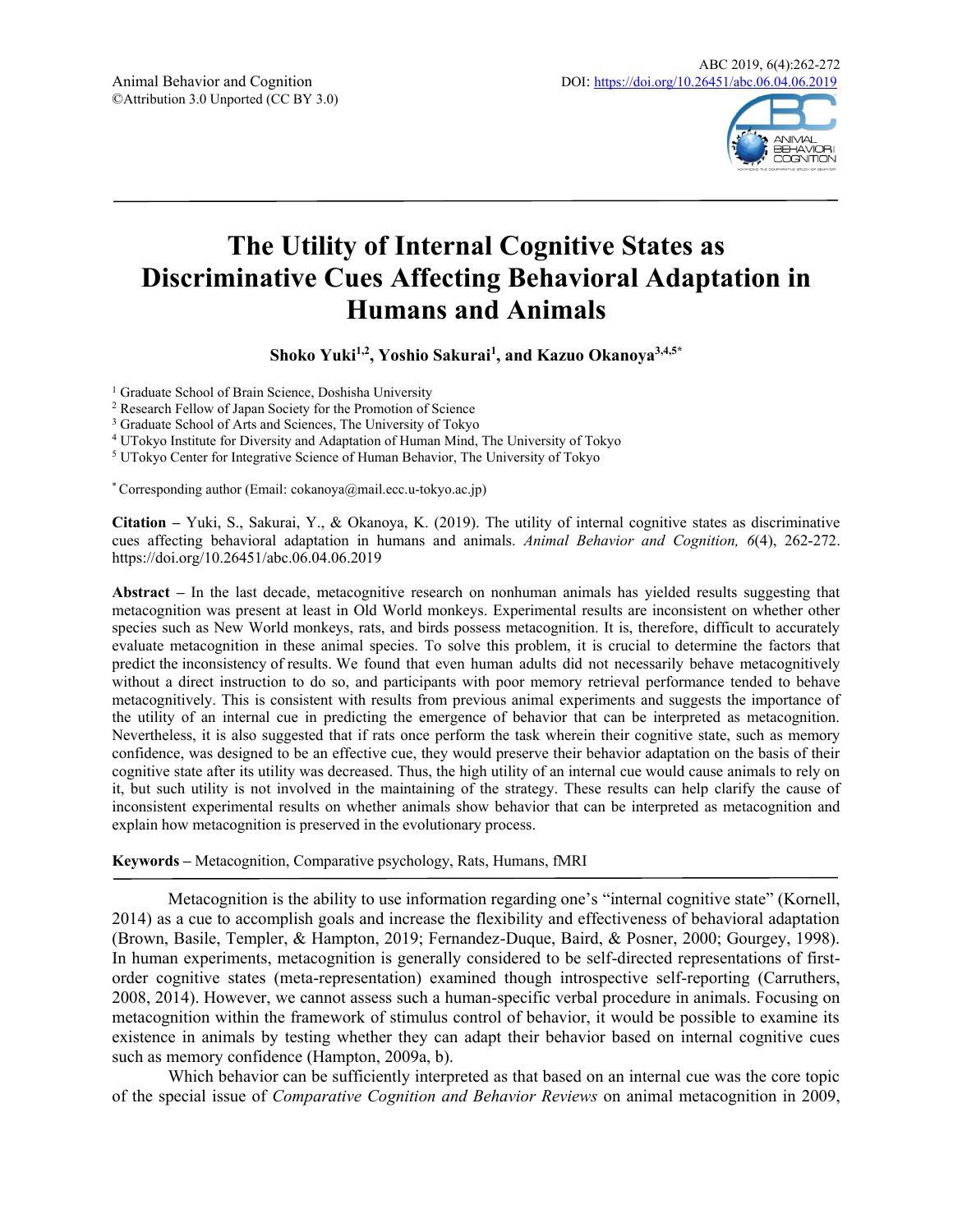and controversy remains on this issue (Crystal & Foote, 2009; Hampton, 2009b; Jozefowiez, Staddon, & Cerutti, 2009; Le Pelley, 2012; Smith, Couchman, & Beran, 2014; Smith, Zakrzewski, & Church, 2016). However, at present we agree with the claim that some of the great apes and rhesus macaques possess metacognition (Smith, Smith, & Beran, 2018) based on accumulated positive results (Brown, Templer, & Hampton, 2017; Call, 2010; Hampton, 2001; Kornell, Son, & Terrace, 2007; Morgan, Kornell, Kornblum, & Terrace, 2014)

In contrast, in other animal species such as capuchin monkeys, birds, and rats, experimental results were inconsistent on whether they can adapt behavior based on internal cues (Adams & Santi, 2011; Beran, Perdue, Church, & Smith, 2016; Beran, Perdue, & Smith, 2014; Foote & Crystal, 2007, 2012; Fujita, 2009; Goto & Watanabe, 2012; Kirk, McMillan, & Roberts, 2014; Roberts et al., 2009; Sutton & Shettleworth, 2008; Templer, Lee, & Preston, 2017; Watanabe & Clayton, 2015). Our experiments reported in Yuki and Okanoya (2017) were also in line with these studies. We examined metacognition in rats using two- or six-choice delayed-matching-to-place (DMTP) tasks with the task choice phase occurring just before the matching phase (Figure 1). There were three types of trials: forced tests, forced escapes, and choice trials. In the choice trials, rats were allowed to choose whether they continued the task and took the memory test or escaped from the test and switched to an easier nonmemory task in exchange for a decrease in reward. In the forced test or escape trials, rats were forced to continue or forced to escape from the test. If an animal can choose the task based on memory confidence, they would choose to escape only when they have low confidence about the sample place, as this strategy maximizes the total amount of rewards acquired. Therefore, accuracy was predicted to be higher in chosen test trials than in forced test trials, and significantly high accuracy in the chosen test trials would be the index for success in the use of memory confidence. What was found was that rats in the lower-chance-level (six-choice) memory task adaptively performed the task while those in the higherchance-level (two-choice) task did not. This result suggests that rats display behavior that can be interpreted as metacognition only when their performances were low in the primary task and the utility of an internal cue was high.



*Figure 1*. Schematic representation of the two-choice metacognitive task applied in Yuki and Okanoya (2017) (NP = nose poke; DMTP = delayed matching to position). Adapted from Figure 2 in Yuki, S., & Okanoya, K. (2017). Rats show adaptive choice in a metacognitive task with high uncertainty. *Journal of Experimental Psychology: Animal Learning and Cognition, 43,* 109–118.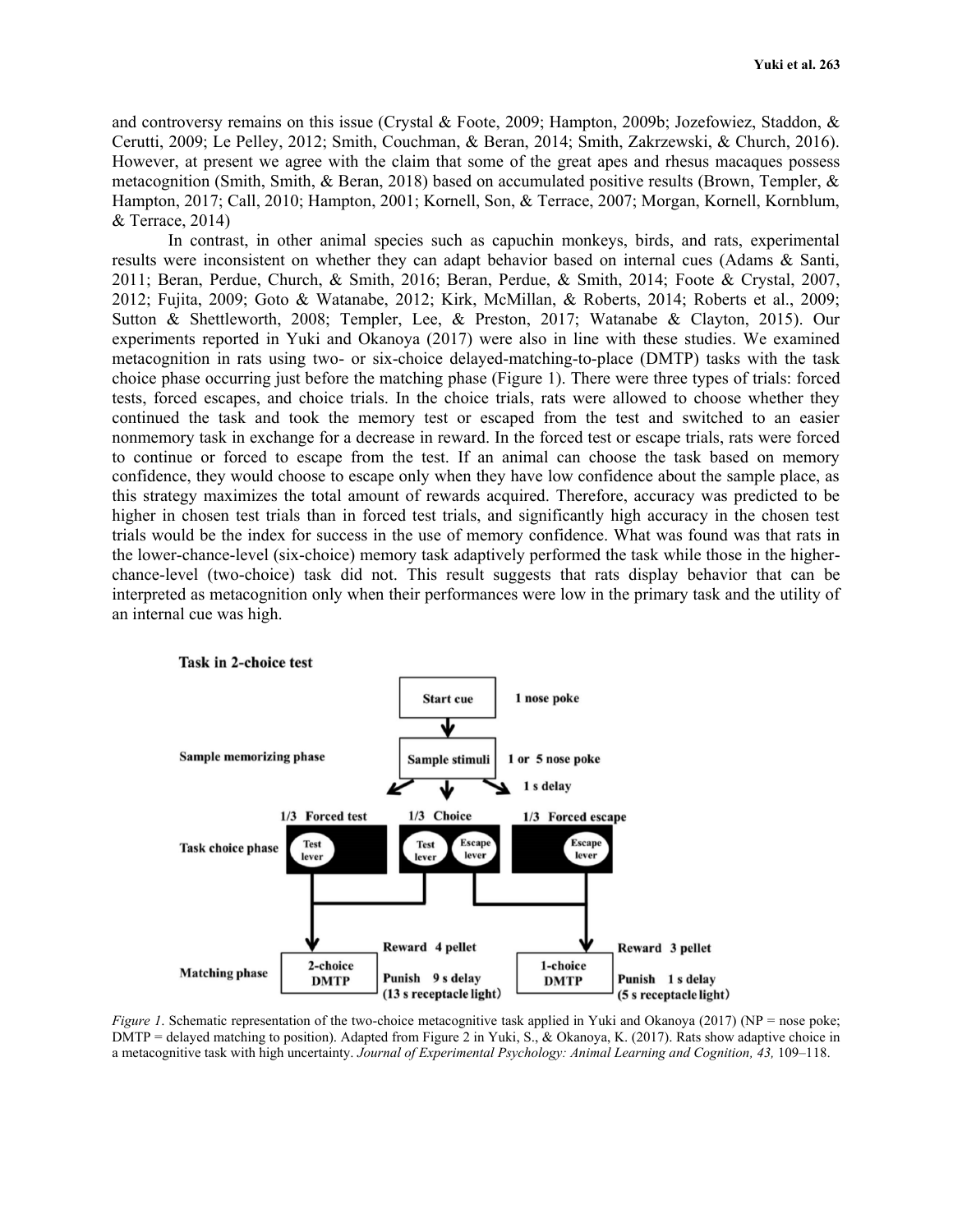The chance-level effect was also reported in a rat maze experiment (Kirk et al., 2014) and in a series of capuchin monkey experiments using a discrimination task (Beran et al., 2014, 2016). The utility of an internal cue can also vary according to other factors affecting task difficulty, such as the length of memory retention interval. Rats are also known to behave more metacognitively in more difficult trials that have longer retention intervals in a memory task (Templer et al., 2017). Furthermore, in Fujita (2009), one of two capuchin monkeys that exhibited relatively lower performance when an internal cue was unavailable succeeded in using the cue to choose a task while the other monkey did not. These results suggest that differences in the utility of an internal cue caused the inconsistency of results between different tasks, individuals, and species. Moreover, in animal metacognition experiments, researchers often optimize the task parameters during the training session to prevent floor or ceiling effects on performance (e.g., Fujita, 2009; Hampton, 2001; Templer et al., 2017). The widespread use of this procedure would also suggest the importance of focusing on the utility of internal cues as a cause of inconsistency in results. It is already suggested that behavioral adaptation based on internal cues is cognitively more demanding than that based on external cues, such as the physical characteristics of a stimulus (Beran, Smith, Coutinho, Couchman, & Boomer, 2009; Smith, Coutinho, Church, & Beran, 2013). Therefore, it is possible that some animals did not rely on internal cues if they could achieve enough reinforcement without the costly cue. Revealing the mechanisms behind the inconsistency of experimental results and overcoming those inconsistencies would allow for a more accurate evaluation of metacognition and comparisons between different tasks, individuals, or species.

In the following sections, we introduce two recent human and animal experiments. First, our human experiment (Yuki, Nakatani, Nakai, Okanoya, & O.Tachibana, 2019) assessed behavioral adaptation based on internal cues using a task with a similar structure as those applied in our animal metacognition experiment. The results showed that even human adults did not necessarily behave metacognitively without a direct instruction to do so, and participants' behavioral adaptation based on internal cues could be explained by individual differences in task performance. Participants with poor memory retrieval performance and high utility of internal cues tended to behave metacognitively. Moreover, we found neural correlations with individual differences with regards to the degree of dependence on memory confidence. These results can be useful in evaluating the behavioral and neural mechanisms behind the inconsistency in subjects' successful display of internal cue-based behavioral adaptation.

Second, we discuss the possibility that the effect of chance levels could be superseded by prior experience, based on additional experimental data using the rats that were already subjected to Yuki and Okanoya's (2017) experiment. As mentioned above, rats in the higher-chance-level (two-choice) task did not exhibit adaptive task choice in Yuki and Okanoya (2017). However, if the rats did the lower-chancelevel (six-choice) task first, and then did the two-choice task, the rats continued to exhibit adaptive task choice even in the two-choice task. This result suggests the possibility that rats first acquired internal cuebased task choice and subsequently preserved the strategy even with a decrease in utility of internal cues.

#### **Humans are also Inconsistent in Exhibiting Internal Cue-based Behavioral Adaptation**

In human metacognition research, humans are known to adapt their cognitive strategy based on internal cues (Schwartz, 2002). The tip of the tongue (ToT) phenomenon is "a state in which one cannot quite recall a familiar word but can recall words of similar form and meaning" (Brown & McNeill, 1966), and the subjective feeling of ToT can be considered a type of metacognition (Schwartz, 2006). In Schwartz (2002), participants who could choose a memory retrieval strategy succeeded in resolving more ToT states than those who could not choose a strategy. It is also already known that there are considerable individual differences in metacognition accuracy (Fleming, Weil, Nagy, Dolan, & Rees, 2010; Thompson, 1999). Therefore, it is possible that some participants cannot increase, or rather decrease, their performance in situations where internal cues were designed to be the only valid cues. If humans are also inconsistent in increasing performance when they adapt behavior based on internal cues, the inconsistency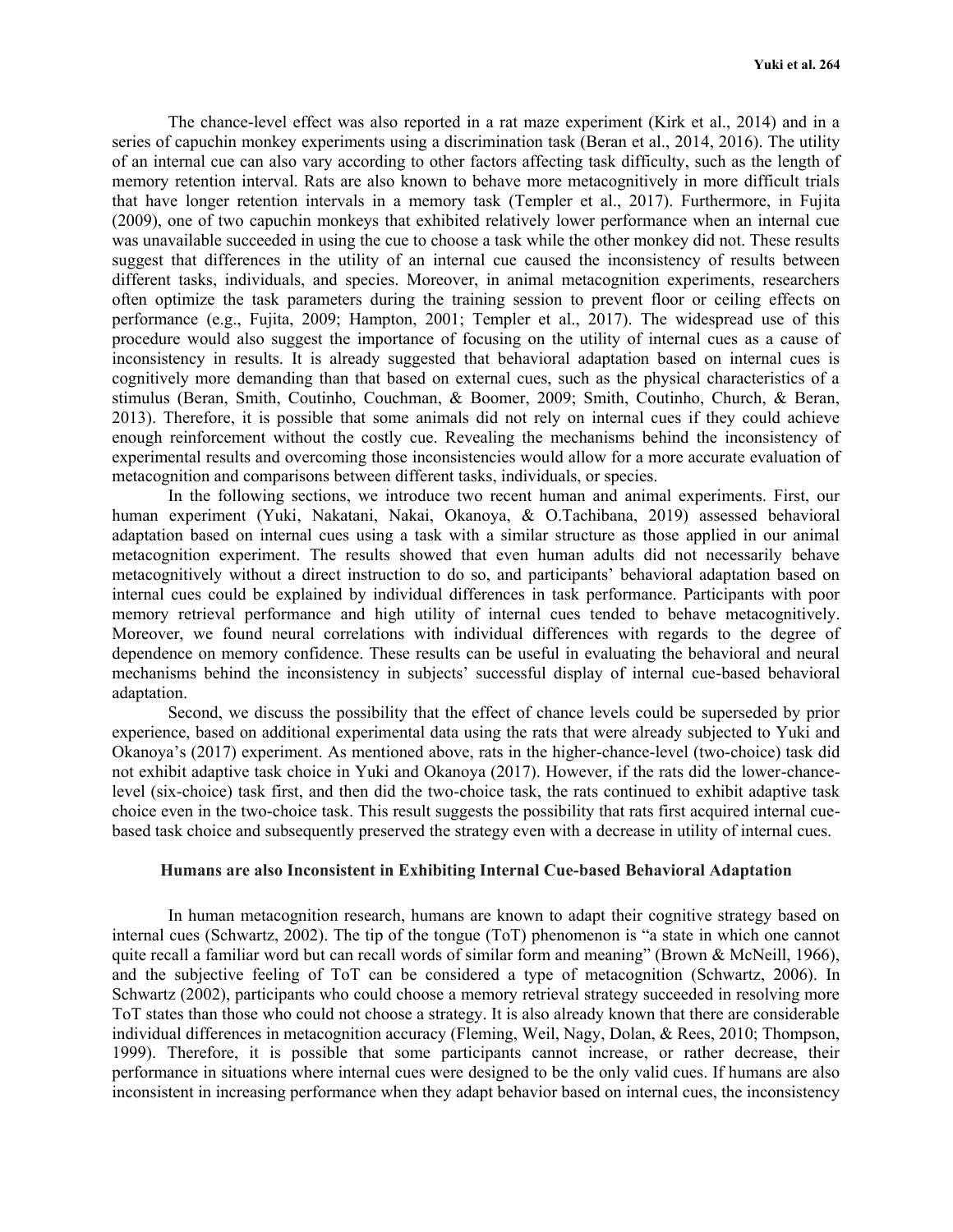may not lie only in several animal species but would rather be seen as a species-wide property of behavioral adaptation based on internal cues.

To reveal the mechanisms behind such an inconsistency, it would be effective to demonstrate irregularities in humans and explore the behavioral and neural correlates. However, methodological discrepancies in evaluating metacognition make it difficult to assess mechanisms shared by humans and animals. First, human metacognitive experiments typically ask participants to self-report their metacognition through their prediction or postdiction of their performance in a cognitive task (as summarized in Chua, Pergolizzi, & Weintraub, 2014). Second, especially in neurophysiological studies, tasks often are designed so that self-reporting did not affect cognitive task performance (Fleming, Dolan, & Frith, 2012). For example, in Fleming et al.'s (2010) experiment, which applied this type of task, no significant correlation was found between individual differences in metacognition accuracy and task performance. The paradigm effectively isolated the neural correlates underlying metacognitive monitoring from those for task performance. Thus, the paradigm helped advance neurophysiological research on metacognition. However, it was not suitable to our purpose because we wanted to assess metacognition contributing to behavioral strategy adaptation.

To resolve this discrepancy, we applied to humans a behavioral paradigm that has been used to study metacognition in animals and investigated neural substrates using functional magnetic resonance imaging (fMRI). We measured behavior and brain activation during the delayed-matching-to-sample task with auditory stimuli (please see the methodology section of Yuki et al., 2019, for details). Participants gained or lost points in each trial according to their matching accuracy. Moreover, there were highrisk/return or low-risk/return options, with the amount of gain or loss depending on the option selected by the subject. Subjects were instructed to bet on either high- or low-risk/return options just before the matching to maximize their total score, but they were not instructed to rely on memory confidence for the sample sound to bet on. We designed the task such that memory confidence for the sample stimuli was the only valid cue to choose the bet (Metacog task). Besides the risk-selectable condition, there were riskforced conditions in which participants were required to bet on either a high- or low-risk/return option (Figure 2A). There was also a control task (Detect task) in which memory confidence was not the valid cue to choose the bets. The "adaptiveness index" was defined as the index of accuracy increment when participants voluntarily bet on high-risk/return compared to when they were forced to bet on the same high-risk/return. This index measured the degree of successfulness of the betting adaptation based on internal cues.

The difference between the average performance in the selected and forced high-risk trials was not significant  $(t(41) = 0.19, p = .85$ , Cohen's  $d = 0$ ; paired t-test) among 42 participants. This is because there were considerable individual differences among the participants in the adaptiveness index (from −0.31 to 0.37, Figure 3A). Participants with a high adaptiveness index tended to assess themselves as having a "high" degree of dependence on prospective metacognition in daily life (Figure 2B). This result suggests that the adaptiveness index appropriately reflects the degree of dependence on internal cues to adapt behavior.

Regardless of which option participants bet on, the ventral and dorsal medial prefrontal cortex (dmPFC and vmPFC) and the precuneus (Pc) were significantly activated in the selectable condition compared to the forced condition during betting (Figure 2C). These significant activations did not overlap with the significant activations in the selectable condition compared to the forced condition of the Detect task. The functional connectivity corresponding to the degree of information exchange among the regions (O'Reilly, Woolrich, Behrens, Smith, & Johansen-Berg, 2012) including dmPFC, vmPFC, and Pc was significantly higher when the subject selected high-risk/return bets than when the subject selected lowrisk/return bets (Figure 2D). Moreover, the increment of the functional connectivity effect between the dmPFC and vmPFC in the selected high-risk/return bets, compared to the forced high-risk/return bets, was significantly correlated with the adaptiveness index among individuals (Figure 2E). On the other hand, no significant correlation was observed between these aspects in the Detect task. These results suggest that the increase in information exchange between the dmPFC and vmPFC can predict the degree of successfulness of the internal cue-based betting adaptation.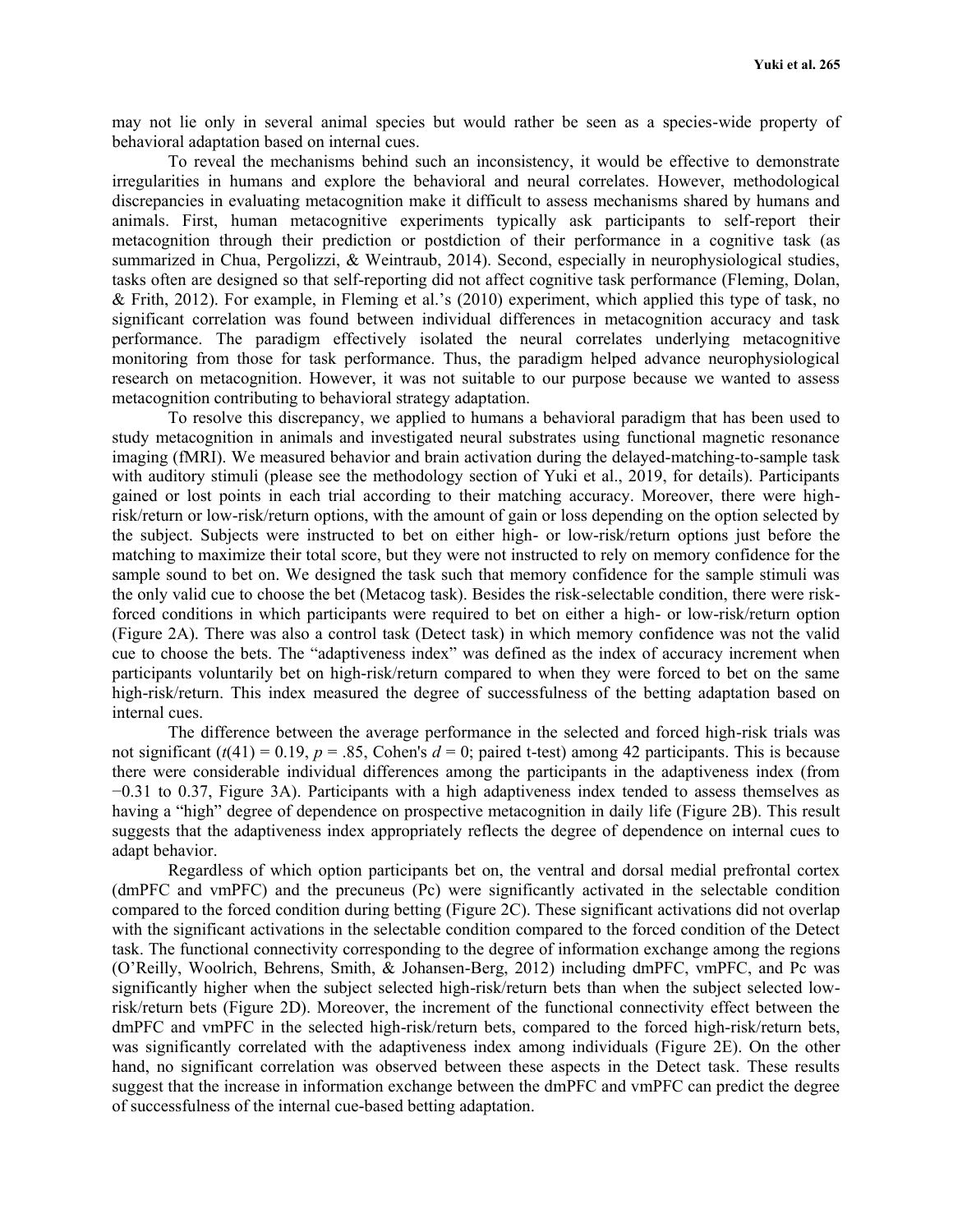

*Figure 2.* Schematic representations of the (a) applied task in the human fMRI experiment and (b) definition of the "adaptiveness" index," (c) correlation of the adaptiveness index against the questionnaire score that measures the degree of daily reliance on prospective metacognition, (d) difference in functional connectivity indices in selected high-risk/return bets compared to the forced high-risk/return bets among dmPFC, vmPFC, and Pc, (e) correlation of the functional connectivity increment between dmPFC and vmPFC in selected high-risk/return bets compared to the forced high-risk/return bets against the adaptiveness index. One cycle represents one participant. \**p* < .01. Adapted from Figures 1A, 3C, 4B, and 5A in Yuki, S., et al. (2019). Regulation of action selection based on metacognition in humans via a ventral and dorsal medial prefrontal cortical network. *Cortex*, *199*, 336– 349.

We conducted additional analysis using the same data to assess the behavioral correlates for individual differences in the adaptiveness index. We calculated and tested the correlation coefficients between the adaptiveness index and the average accuracy in the forced condition. The analysis showed that the index and the task performance had a significant negative correlation  $(r = -.36, t(40) = -2.48, p <$ .05, Figure 3B). On the other hand, no significant correlation was found between the index and the choice ratio of high-risk/return bets ( $r = .00097$ ,  $t(40) = 0.0061$ ,  $p > .05$ , Figure 3C). These results suggest that individual differences in the adaptiveness index can be explained by differences in performance in the forced condition and not by the choice ratio of high-risk/return bets. Participants who had poor memory retrieval performance and high utility of internal cues tended to behave metacognitively. Given that there was no direct instruction to rely on metacognition, and there was only the instruction to maximize scores, it was predictable enough that participants regulated their degree of dependence on memory confidence according to its utility as a cue to predict correctness in matching.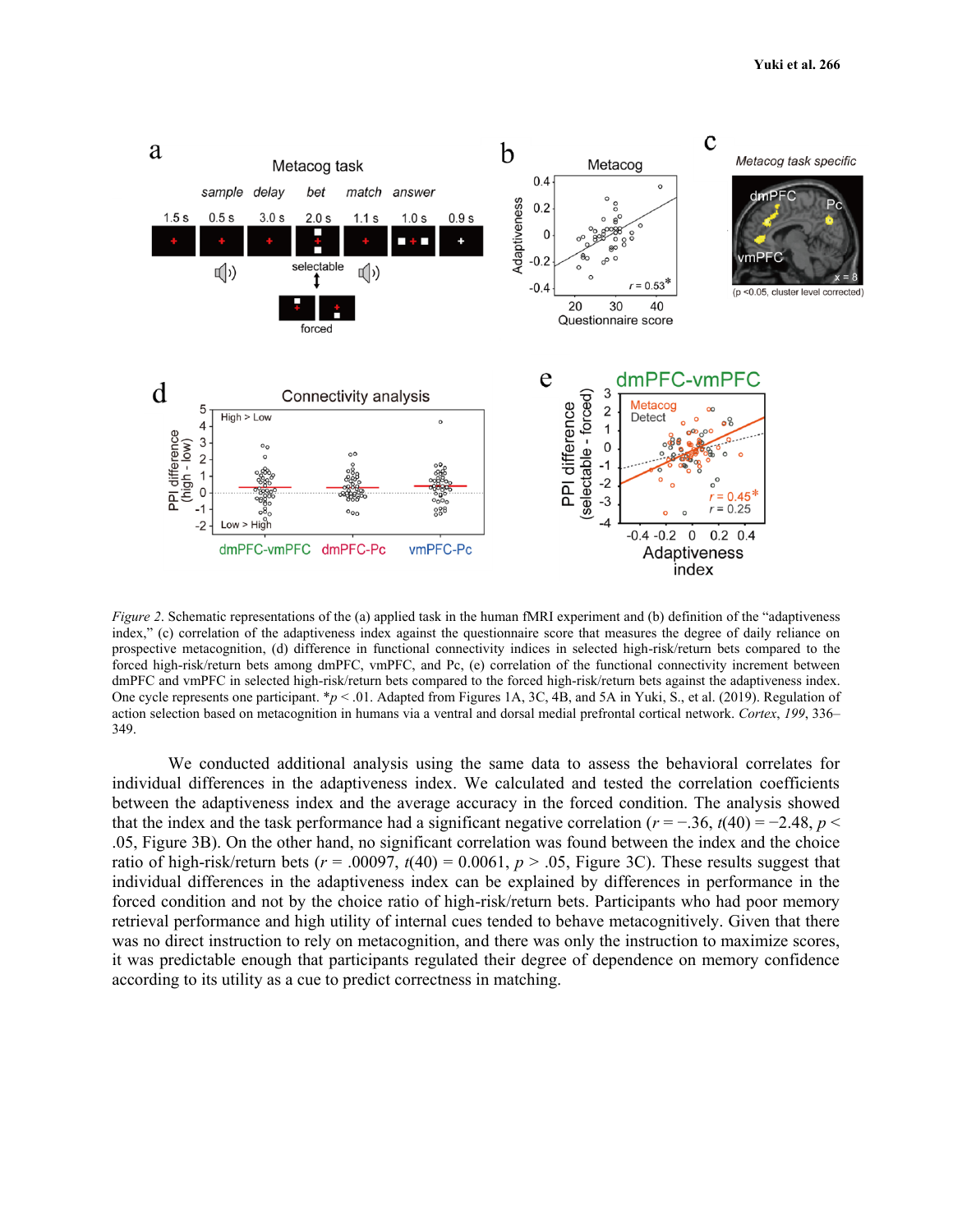

*Figure 3.* (a) Plot of the adaptiveness index. Participants were sorted in ascending order in the index. Correlation between the adaptiveness index and (b) average accuracy in the forced condition or (c) average choice ratio of high-risk/return bets.

## **Prior Experience Preserves Behavioral Adaptation Based on Internal Cue in High-chance-level Tasks**

Previous experiments and our additional analysis suggested the possibility that human beings and animals come to exhibit metacognition consistently by decreasing primary task performance and increasing the utility of internal cues. However, particularly when using non-primate animals, it is quite difficult and time-consuming to train a task in which the primary task performance becomes sufficiently low and they cannot achieve enough reinforcement without internal cues. Moreover, it is already known that extremely difficult tasks that demand high cognitive load would also prevent animals from exhibiting metacognition (Iwasaki, Watanabe, & Fujita, 2013). Therefore, it is important not only to clarify the mechanism of behavioral adaptation based on internal cues but also to examine whether there is a way to observe it even in situations where it had been difficult to see in previous experiments.

First, we examined whether the two rats (R7, R9) already exhibiting internal cue-based behavioral adaptation in the six-choice DMTP task could transfer that to the two-choice DMTP task, in which none of the four rats in the other group in Yuki and Okanoya (2017) succeeded. The two-choice DMTP task presented to R7 and R9 was almost identical to the one used in Yuki and Okanoya (2017). For R7, the length of delay before the task choice phase was 3 sec, consistent with the length of delay in the six-choice DMTP task. During the experiment, the rats were deprived of food so that they were approximately 80% of their free-feeding weight. The analysis below used only the 30 sessions in which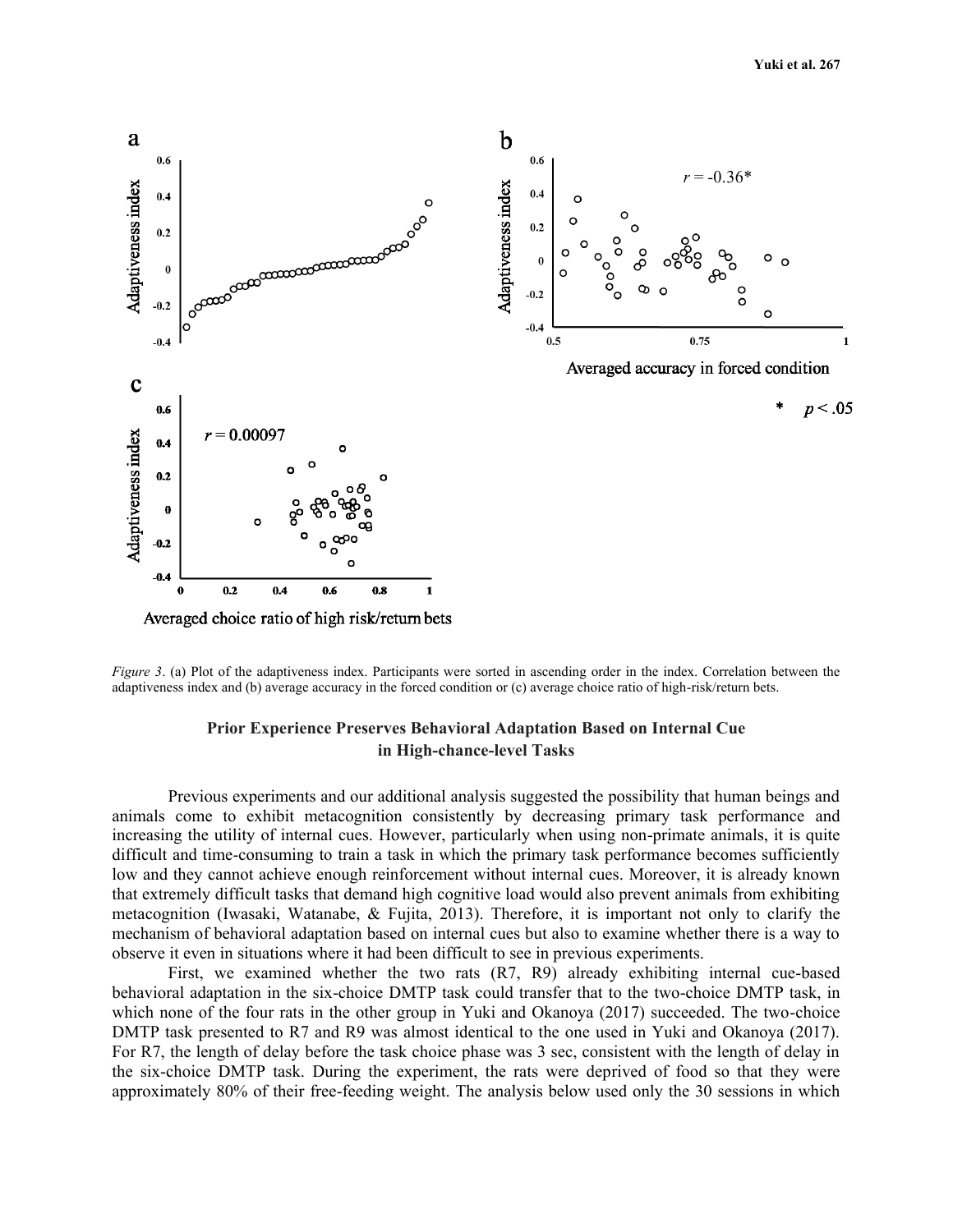90 trials were completed within 60 min. Please refer to Yuki and Okanoya (2017) for details regarding the six-choice task data.

The difference between the accuracy in the chosen and forced test trials in the two-choice task was significant for both rats  $(R7: t(29) = -2.16, p < .05, d = 0.39, R9: t(29) = -4.51, p < .001, d = 0.82;$ paired t-test; Figure 4A). The rats also exhibited adaptive task choice in the two-choice task. The accuracies in the forced test trials significantly increased in the two-choice task from the six-choice task  $(R7: t(52) = 8.76, p < .001, d = 2.29, R9: t(53) = 5.23, p < .001, d = 1.35$ ; Welch's t-test; Figure 4B). For R7, the escape ratio in the two-choice task was significantly lower than that in the six-choice task  $(t(53) =$  $-2.23$ ,  $p < 0.05$ ,  $d = 0.58$ ; Welch's t-test; Figure 4C). On the other hand, for R9, the escape ratio in the twochoice task was significantly higher than that in the six-choice task  $(t(58) = 3.00, p < .01, d = 0.77;$ Welch's t-test; Figure 4C). These results suggest that rats that first acquired the internal cue-based task choice could preserve that if the utility of internal cues decreased. Interestingly, R9 increased its escape ratio in the two-choice task compared to the six-choice task even though it was predicted that rats' frequency to choose to escape will decrease according to the accuracy increment in the forced test condition. This was also in contrast to the result obtained by Beran et al. (2016), who observed that capuchin monkeys consistently increased the use of the uncertainty response in the six-choice task when compared with the two-choice task under conditions of repeated switching between two- and six-choice tasks.

While this is the first step to develop a task paradigm that can accurately assess metacognition and show how the correspondence between behavioral adaptation based on internal cues and utility of the cues can be addressed, there remains much to be clarified even for the preservation after the decrement of utility. We should assess whether rats can maintain such behavior after a long-term exposure to the twochoice task. If rats gradually cease to exhibit the behavior, this would suggest that the preservation observed in our experiment was due to rats becoming less responsive to changes in the surrounding environment because of long-term training and experiments. If overly long exposure to the first task causes the said preservation, this would also explain the difference between our results and those obtained by Beran et al. (2016). Also, we must evaluate whether the rats that first trained in the two-choice task would start to exhibit behavioral adaptation based on internal cues after the task was switched to the sixchoice task. Most importantly, there is still a possibility that the behavior was preserved because rats adapted their behavior based on external cues that remained after the change of chance level. To eliminate the possibility that rats relied on the external cues, the chance level effect must be tested along with changing the shared factors except for internal cues between the tasks (Hampton, 2009b). Further research is needed to establish a procedure that can be quickly trained and allow animals to robustly exhibit metacognitive behavior adaptation.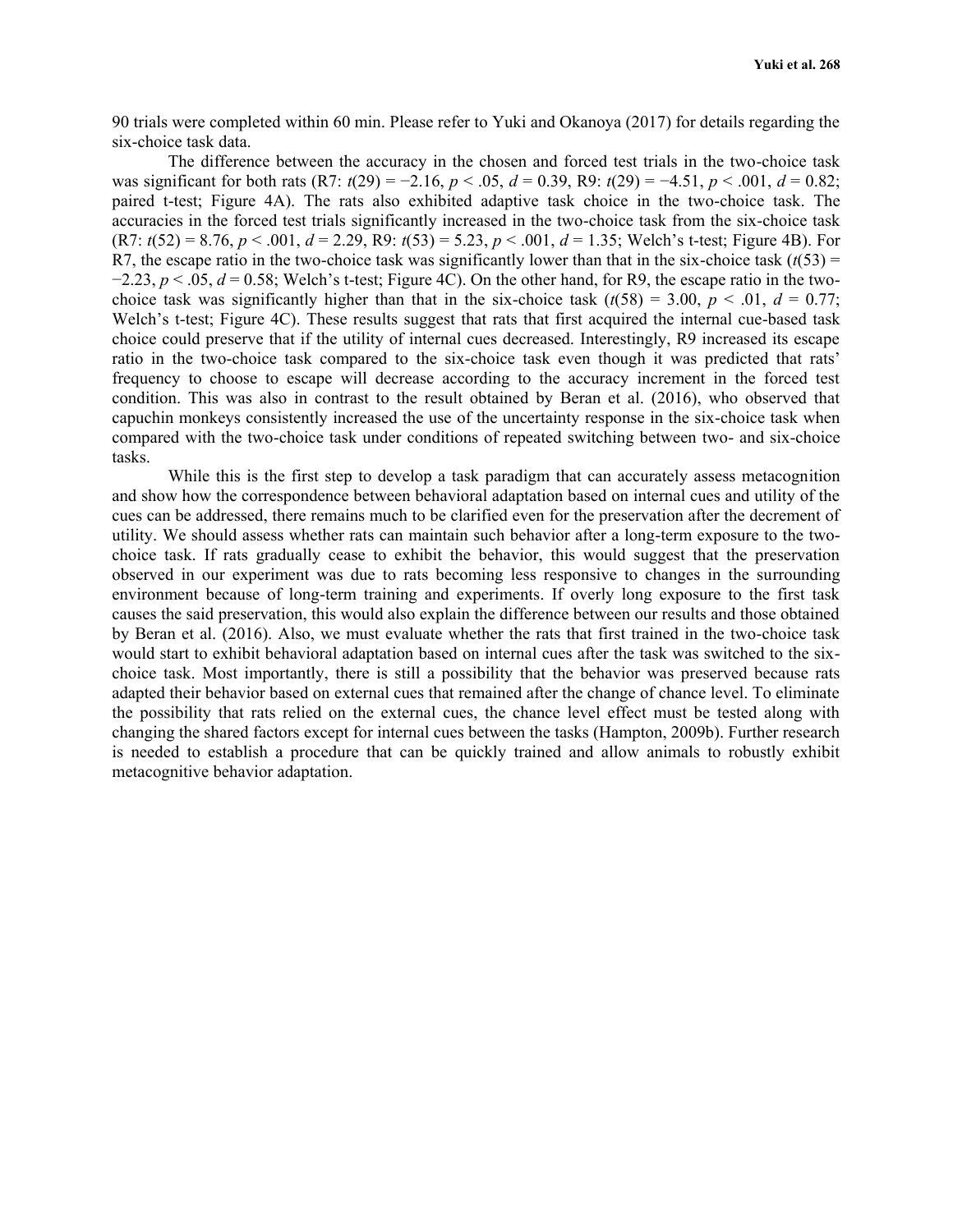

*Figure 4.* (a) The difference of accuracies in chosen test trials and those in forced test trials in the two-choice task of R7 and R9. The difference in (b) accuracy or (c) escape ratio in forced test trials between the two-choice and six-choice tasks.  $*p < .05, **p < .05$ .01, \*\*\**p* < .001. Error bars represent the standard deviation.

## **Developing the Procedure in which Animals Robustly Exhibit Behavioral Adaptation Based on Internal Cue**

Our experiment suggested that humans could be rather inconsistent in improving performance based on internal cues even though they were performing a task that was designed such that internal cuebased behavioral adaptation was the only adaptive strategy. This can be explained by the low utility of internal cues in such a situation. The results suggest that this inconsistency may be a species-wide property of behavioral adaptation based on internal cues.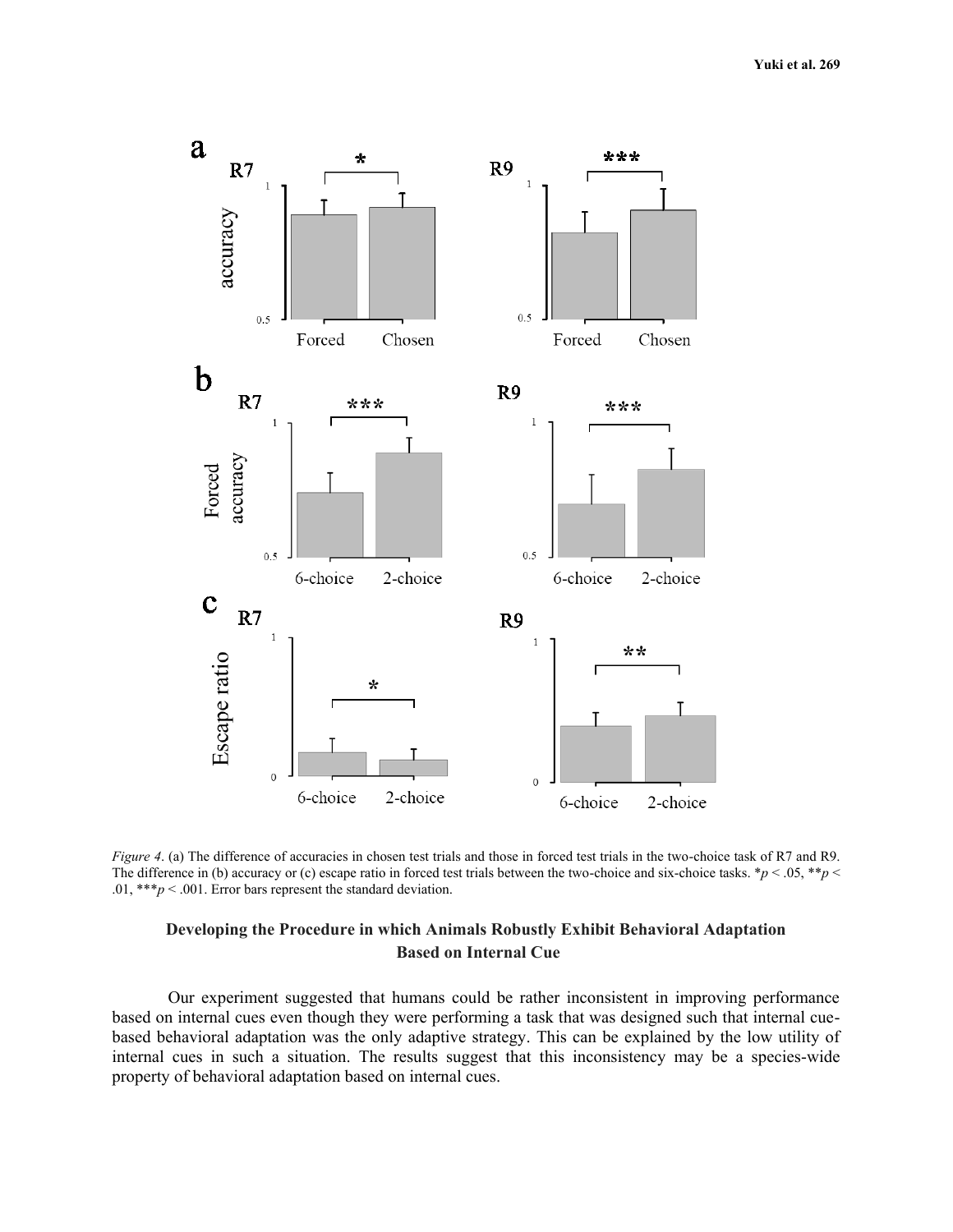Rats may retain behavioral adaptation based on internal cues in the task where the utility was considered low after undergoing the task where utility was considered high. Thus, high utility of internal cues would suggest a reliance on those cues but is not involved in the maintenance of the degree of reliance already acquired. If that was the case, it is possible that animals acquired the use of internal cues first; they could maintain the degree of dependence regardless of its current utility. This possibility will help develop procedures in which animals robustly exhibit behavioral adaptation based on internal cues even in easy or high-chance-level tasks. Developing a task that can be quickly trained and that allows animals to robustly exhibit behavioral adaptation based on internal cues will help clarify the mechanism behind that adaptation since it enables us to compare the degree of reliance for internal cues among a wider range of tasks.

In human experiments, it is already known that participants who receive feedback on their metacognitive judgment improved their metacognitive calibration without changing task difficulty (Carpenter et al., 2019). We cannot directly apply this procedure to animals because it is difficult to differentiate a specific behavior based on internal cue from that based on external cue. However, it may be possible to control animals to behave metacognitively by manipulating the neural substrates for metacognition. For example, we could increase mPFC activity through optogenetic excitation (Deisseroth, 2011). Macaques and rats have the homolog to the human medial prefrontal cortex (Wise, 2008), which was suggested to be especially involved in behavioral adaptation based on memory confidence from our human neurophysiological experiment. Moreover, it is also possible to conduct neural operant conditioning (Sakurai & Song, 2016) to enhance the neural correlates of metacognition and encourage animals to rely on internal cues to adapt their behavior. By focusing on the neural activity, for instance, we can reinforce the escape or continuing responses accompanied by the activity that is considered to be the neural correlate of metacognition. In other words, it is possible to differentiate a specific behavior based on internal or external cues in non-verbal animals by focusing on the neural activity.

The inconsistency of results between tasks and individuals makes metacognition research a challenge especially in species that are evolutionarily distant from humans. However, revealing the mechanisms behind this inconsistency can help accurately evaluate metacognition among species, find the ecological factor(s) that can explain the difference in metacognition among species, and clarify how reliance on internal cues becomes an adaptive strategy and is preserved in the evolutionary process. We particularly focused on the utility of internal cognitive states as a cue and as the cause for the inconsistency of results. Utility of internal cues can provide a unified explanation for the inconsistency of the results in animals and humans. Further, by focusing on the preservation of metacognitive behavior after the decrement of utility, it would be possible to experimentally separate the metacognitive process from that of behavioral optimization (Carruthers, 2014). Rats are currently the most evolutionarily distant species from humans among the mammalian species that are considered capable of possibly exhibiting metacognition, and tasks that rats can be trained to perform are more restricted than for primates. However, as we have discussed above, experiments with rats can contribute to elucidating the mechanism of metacognition as it may apply also to humans and other species.

### **Acknowledgements**

This study was supported by MEXT Grant-in-Aid for Scientific Research on Innovative Areas #4903 Evolinguistics (17H06380) to K.O, (18H05088) to Y.S., and JSPS KAKENHI Grant Number 19K14485 to S.Y. The authors declare that the research was conducted in the absence of any commercial or financial relationships that could be construed as potential conflicts of interest.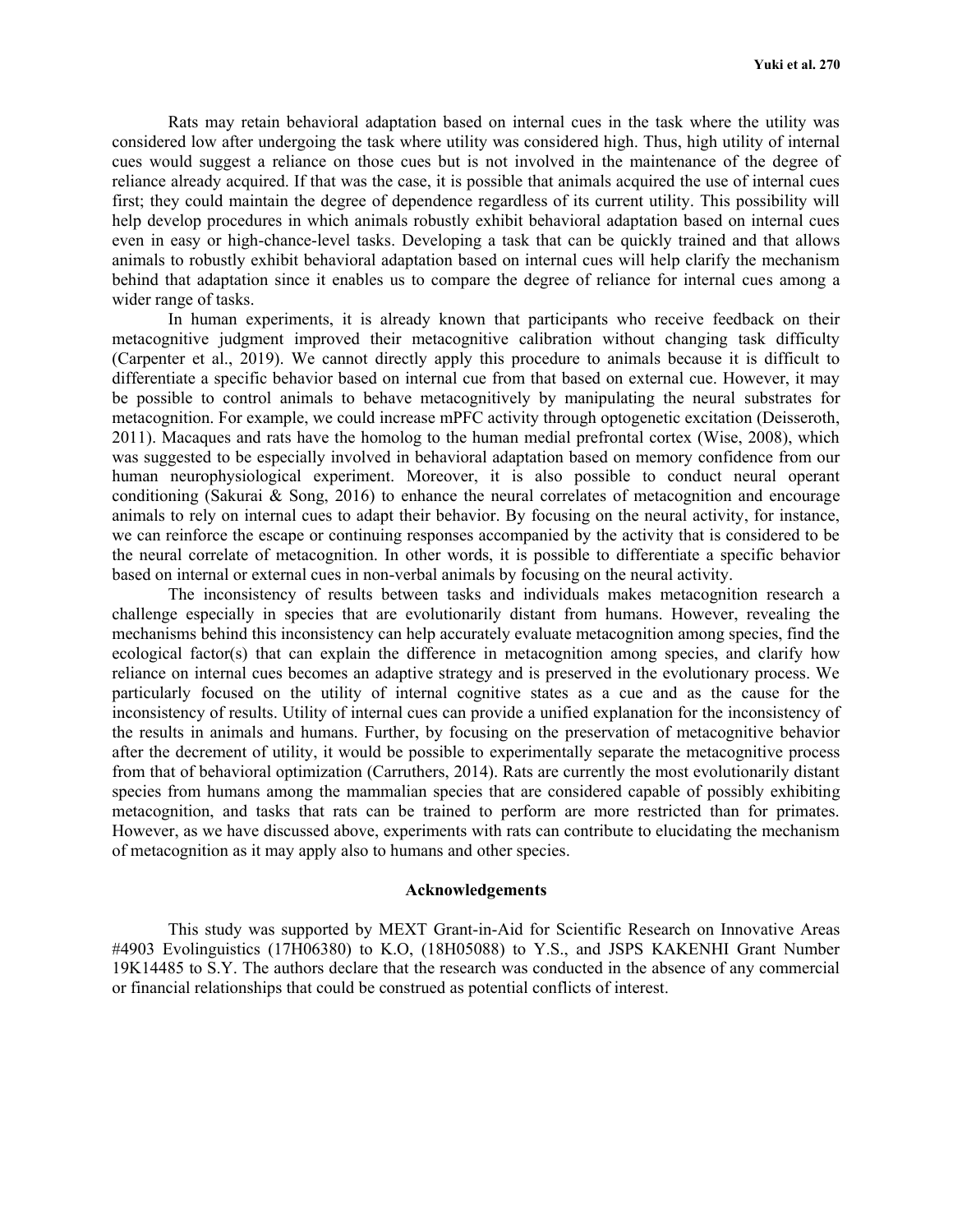#### **References**

- Adams, A., & Santi, A. (2011). Pigeons exhibit higher accuracy for chosen memory tests than for forced memory tests in duration matching-to-sample. *Learning and Behavior, 39*, 1–11.
- Beran, M. J., Perdue, B. M., Church, B. A., & Smith, J. D. (2016). Capuchin monkeys (*Cebus apella*) modulate their use of an uncertainty response depending on risk. *Journal of Experimental Psychology: Animal Learning and Cognition, 42*, 32–43.
- Beran, M. J., Perdue, B. M., & Smith, J. D. (2014). What are my chances? Closing the gap in uncertainty monitoring between rhesus monkeys (*Macaca mulatta*) and capuchin monkeys (*Cebus apella*). *Journal of Experimental Psychology: Animal Learning and Cognition, 40*, 303–316.
- Beran, M. J., Smith, J. D., Coutinho, M. V., Couchman, J. J., & Boomer, J. (2009). The psychological organization of "uncertainty" responses and "middle" responses: A dissociation in capuchin monkeys (*Cebus apella*). *Journal of Experimental Psychology: Animal Behavior Processes, 35*, 371–381.
- Brown, E. K., Basile, B. M., Templer, V. L., & Hampton, R. R. (2019). Dissociation of memory signals for metamemory in rhesus monkeys (*Macaca mulatta*). *Animal Cognition, 22,* 331–341.
- Brown, E. K., Templer, V. L., & Hampton, R. R. (2017). An assessment of domain-general metacognitive responding in rhesus monkeys. *Behavioural Processes, 135*, 132–144.
- Brown, R., & McNeill, D. (1966). The "tip of the tongue" phenomenon. *Journal of Verbal Learning and Verbal Behavior, 5*, 325–337.
- Call, J. (2010). Do apes know that they could be wrong? *Animal Cognition, 13*, 689-700.
- Carpenter, J., Sherman, M. T., Kievit, R. A., Seth, A. K., Lau, H., & Fleming, S. M. (2019). Domain-general enhancements of metacognitive ability through adaptive training. *Journal of Experimental Psychology: General, 148*, 51–64.
- Carruthers, P. (2008). Meta-cognition in animals: A skeptical look. *Mind & Language, 23*, 58–89.
- Carruthers, P. (2014). Two concepts of metacognition. *Journal of Comparative Psychology, 128,* 138–139.
- Chua, E. F., Pergolizzi, D., & Weintraub, R. R. (2014). The cognitive neuroscience of metamemory monitoring: Understanding metamemory processes, subjective levels expressed, and metacognitive accuracy. In S. M. Fleming & C. D. Frith (Eds.), *The cognitive neuroscience of metacognition* (pp. 267–291). Berlin: Springer.
- Crystal, J. D., & Foote, A. L. (2009). Metacognition in animals: Trends and challenges. *Comparative Cognition & Behavior Reviews, 4,* 54–55.
- Deisseroth, K. (2011). Optogenetics. *Nature Methods, 8*, 26–29.
- Fernandez-Duque, D., Baird, J. A., & Posner, M. I. (2000). Executive attention and metacognitive regulation. *Consciousness and Cognition, 9*, 288–307.
- Fleming, S. M., Dolan, R. J., & Frith, C. D. (2012). Metacognition: Computation, biology and function. *Philosophical Transactions of the Royal Society of London B: Biological Sciences, 367*, 1280–1286.
- Fleming, S. M., Weil, R. S., Nagy, Z., Dolan, R. J., & Rees, G. (2010). Relating introspective accuracy to individual differences in brain structure. *Science, 329*, 1541–1543.
- Foote, A. L., & Crystal, J. D. (2007). Metacognition in the rat. *Current Biology, 17*, 551–555.
- Foote, A. L., & Crystal, J. D. (2012). "Play it again": A new method for testing metacognition in animals. *Animal Cognition, 15*, 187–199.
- Fujita, K. (2009). Metamemory in tufted capuchin monkeys (*Cebus apella*). *Animal Cognition, 12*, 575–585.
- Goto, K., & Watanabe, S. (2012). Large-billed crows (*Corvus macrorhynchos*) have retrospective but not prospective metamemory. *Animal Cognition, 15*, 27–35.
- Gourgey, A. F. (1998). Metacognition in basic skills instruction. *Instructional Science, 26*, 81–96.
- Hampton, R. R. (2001). Rhesus monkeys know when they remember. *Proceedings of the National Academy of Sciences USA, 98*, 5359–5362.
- Hampton, R. R. (2009a). Focusing the uncertainty about nonhuman metacognition. *Comparative Cognition & Behavior Reviews, 4*, 56–57.
- Hampton, R. R. (2009b). Multiple demonstrations of metacognition in nonhumans: Converging evidence or multiple mechanisms? *Comparative Cognition & Behavior Reviews, 4*, 17–28.
- Iwasaki, S., Watanabe, S., & Fujita, K. (2013). Do pigeons (*Columba livia*) seek information when they have insufficient knowledge? *Animal Cognition, 16*, 211–221.
- Jozefowiez, J., Staddon, J. E. R., & Cerutti, D. T. (2009). Metacognition in animals: How do we know that they know? *Comparative Cognition & Behavior Reviews, 4,* 29–39.